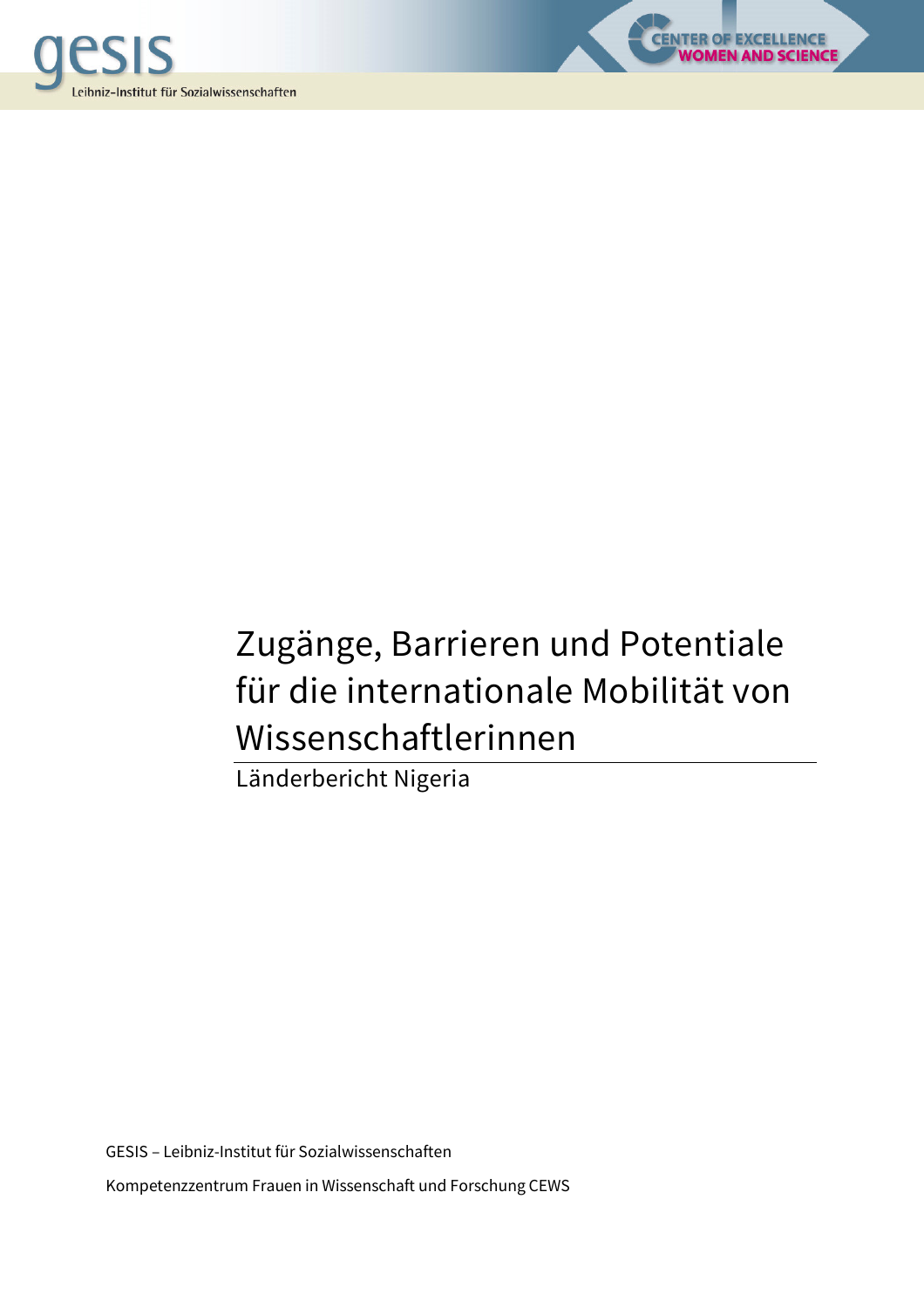# **Country dossier Nigeria**

Prof. Louise Morley (*Director)*  Yasser Kosbar (*Research Fellow)*  Centre for Higher Education and Equity Research (CHEER) University of Sussex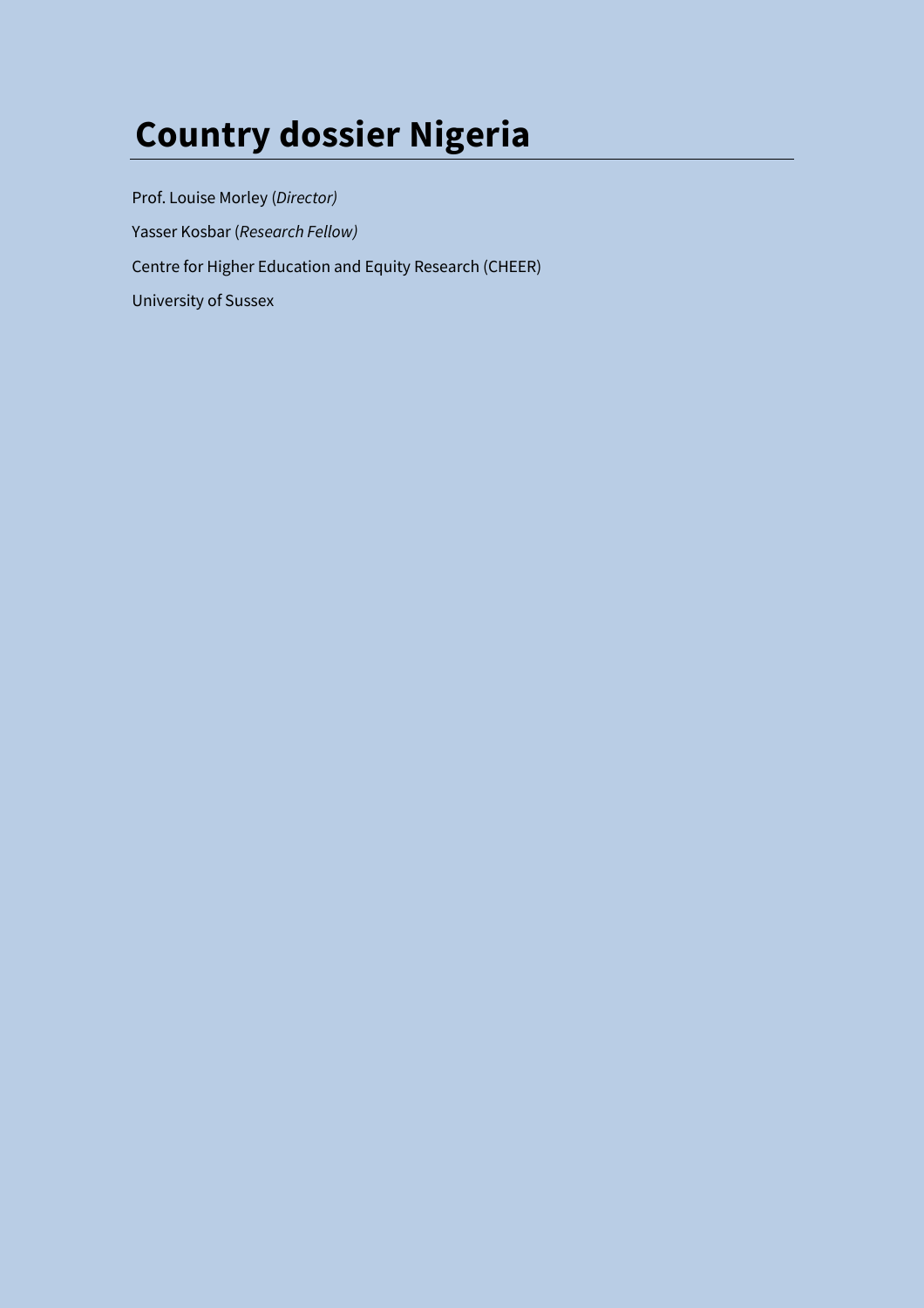# **Table of Contents**

| $\mathbf{1}$ |     |  |  |  |  |
|--------------|-----|--|--|--|--|
| 2            |     |  |  |  |  |
|              | 2.1 |  |  |  |  |
|              | 2.2 |  |  |  |  |
|              | 2.3 |  |  |  |  |
| 3            |     |  |  |  |  |
| 4            |     |  |  |  |  |
|              | 4.1 |  |  |  |  |
|              | 4.2 |  |  |  |  |
| 5            |     |  |  |  |  |
| 6            |     |  |  |  |  |
| 7            |     |  |  |  |  |
|              | 7.1 |  |  |  |  |
|              | 7.2 |  |  |  |  |
|              | 7.3 |  |  |  |  |
|              | 7.4 |  |  |  |  |
|              |     |  |  |  |  |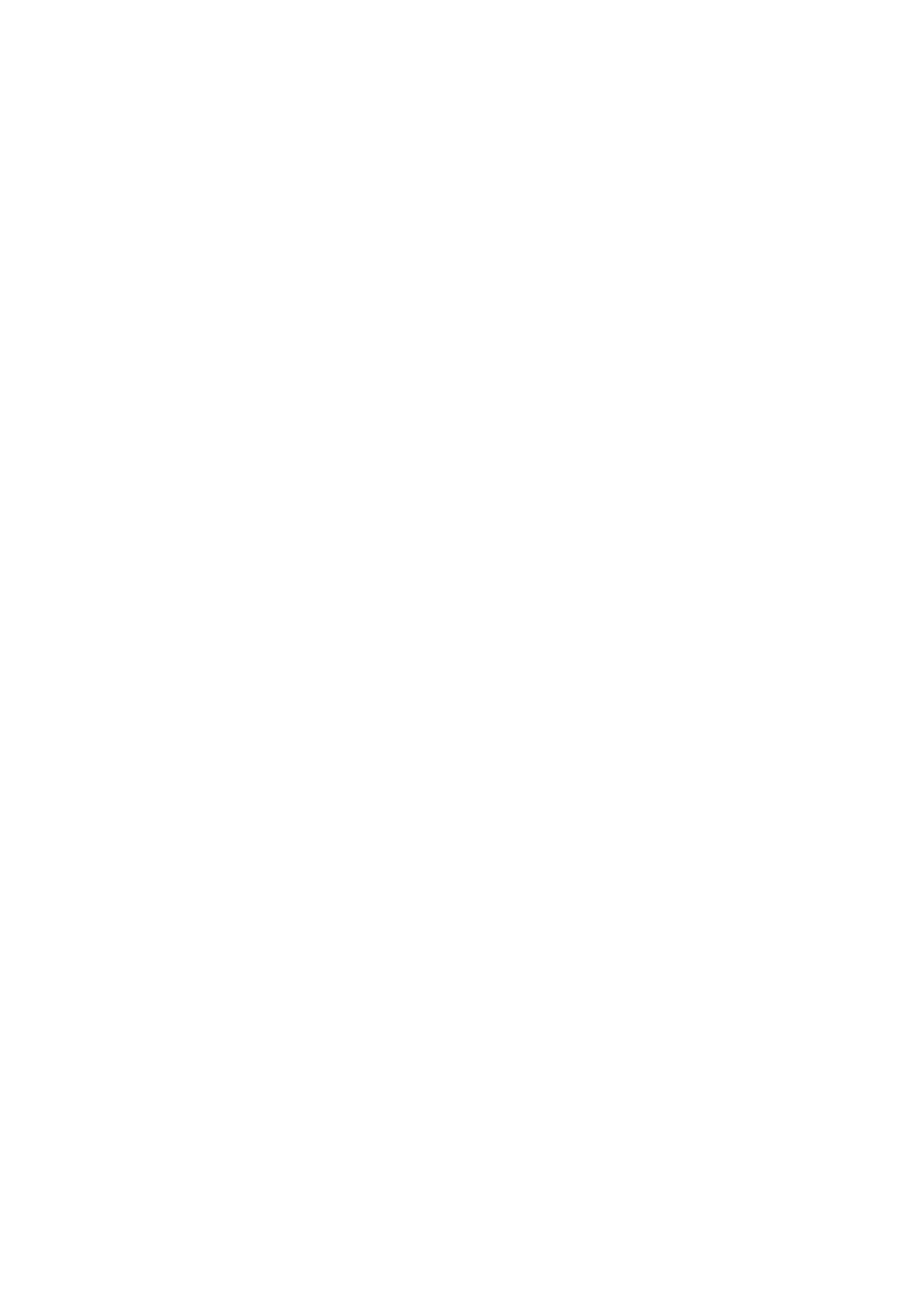#### **1 Overview**

Nigeria is Africa's most populous country, and the seventh most populous country in the world, with ongoing growth. From approximately 42.5 million people at the time of independence in 1960, Nigeria's population was estimated at over 206 million individuals in 2020. Demographically, the country is young, with 62.5% of the population under the age of 24, and an annual population growth rate of 2.6% (UNFPA, 2020).

Nigeria gained independence from Great Britain in 1960. By mid-2016, it had overtaken South Africa as the largest economy on the African continent.

 English is the official language, but Hausa, Yoruba, Igbo, Fula, and English Creole are also widely spoken.

There are three major religions in Nigeria: Christianity, Islam, and African Traditional Religion (ATR).

Nigeria has overtaken India as the poverty capital of the world (AllAfrica, 2019). Despite a substantial oil and gas sector, accounting for more than 90% of the country's exports and 80% of the Federal Government's revenue, there are major problems with wealth distribution. In 2019, 91.16 million Nigerians were living on less than a dollar a day.

The literacy rate for women remains lower than for their male counterparts, and is also affected by age. For instance, for women aged 65+ years, the literacy rate is below 18%, compared to 40% among males (UNESCO, 2020b).

#### **Table 1 Literacy Rate by Age Group**

|                    | <b>TOTAL</b> | MALE | FEMALE |        |
|--------------------|--------------|------|--------|--------|
| Literacy rate (%)  |              |      |        |        |
| 15-24 years        | 75!          | 81.6 | 68.3   | (2018) |
| 15 years and older | 62:          | 71.3 | 52.7   | (2018) |
| 65 years and older | 28.3         | 40.1 | 17.6   | (2018) |

Source: UNESCO, 2020b

## **2 Higher Education**

Nigeria's higher education system is characterised by expansion. The first higher educational institution in Nigeria, the Yaba Higher College, was established in 1932. When Nigeria gained independence in 1960, the country had six research-focused universities. By 2018, Nigeria had 170 universities (National Universities Commission, NUC, 2019).

- I. 43 federal universities;
- II. 48 state universities;
- III. 79 privates universities. (Statista, 2020).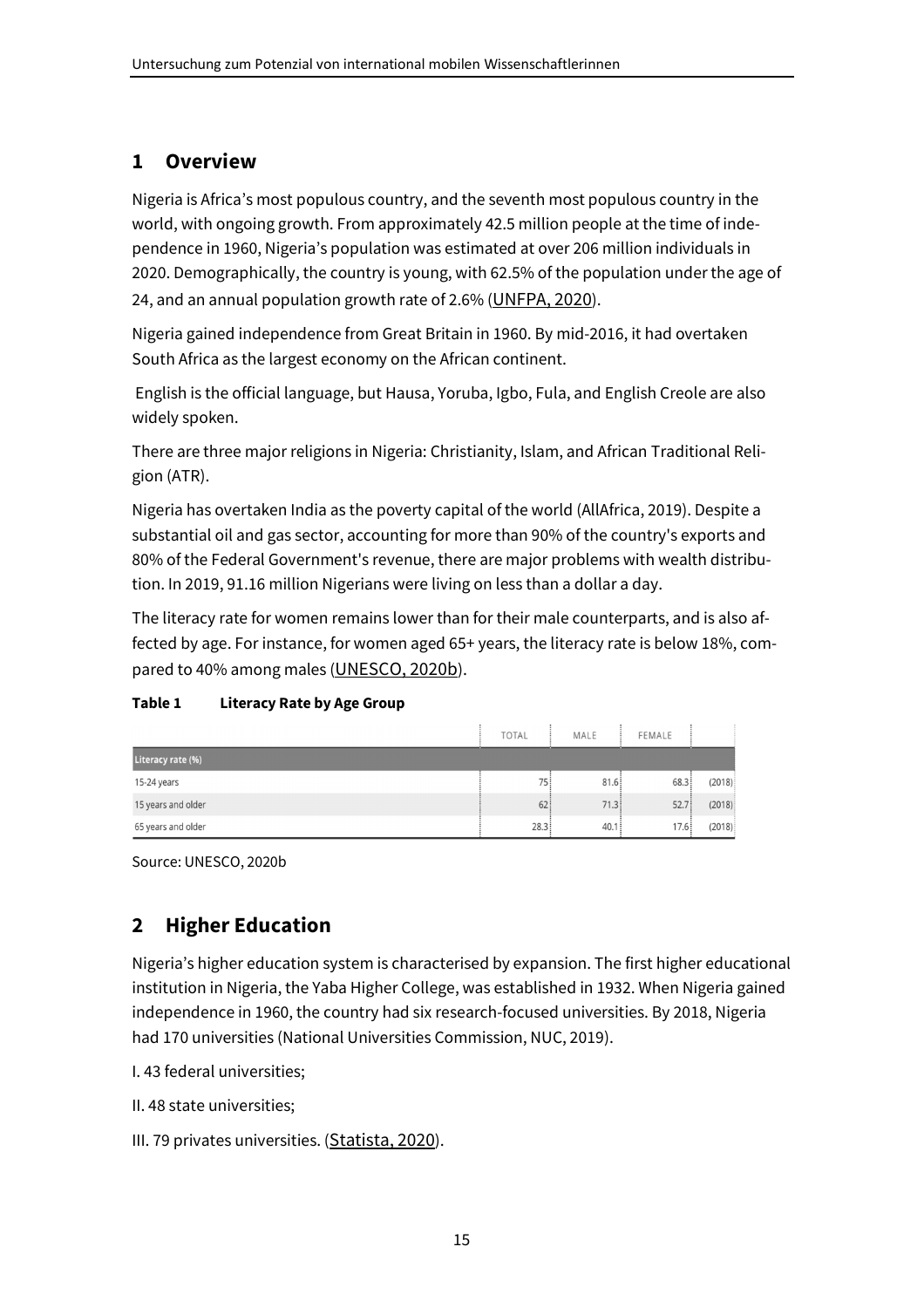

**Figure 1 Growth in Number of Universities from 2015–2018** 

Source: National Universities Commission (NUC), 2019

66.1% of students are in the 43 federal universities, while 27% are in the 48 state- owned universities and 6.9% are in the 79 private universities. The latter are owned, largely by churches, some by Muslim organisations, and by individuals (NUC, 2019).

Private higher education is expanding – largely because the state capacity has been insufficient to meet the demand for university places (Iruonagbe & Egharevba, 2015). Almost 300 new private universities are planned to help cope with Nigeria's rapidly growing youth population (Grove, 2018). Concerns about quality relate to the private sector, but also to the state universities (Adedeji et al., 2019).

## **2.1 Challenges facing higher education**

The major sources of funding for Nigerian universities are government (federal and state), faith-based organisations, business, and non-profit organisations (NUC, 2019). The running costs of Nigerian universities in 2018 were 2 billion USD (NUC, 2019). Federal universities do not charge tuition fees for undergraduate studies; however, there are minimal other charges. All private universities and some state universities charge tuition fees for undergraduate studies (NUC, 2019).

Despite the rapid expansion of Nigeria's higher education system, demand continues to outstrip supply. Whereas Nigeria has under 200 universities for its population of over 200 million, six of the ten most populous countries in the world, e.g. Mexico, have over 1,000 universities.

Every year since 2010, the number of students who register for the university matriculation exam (Unified Tertiary Matriculation Examination, UTME) has significantly exceeded the number that are admitted into universities.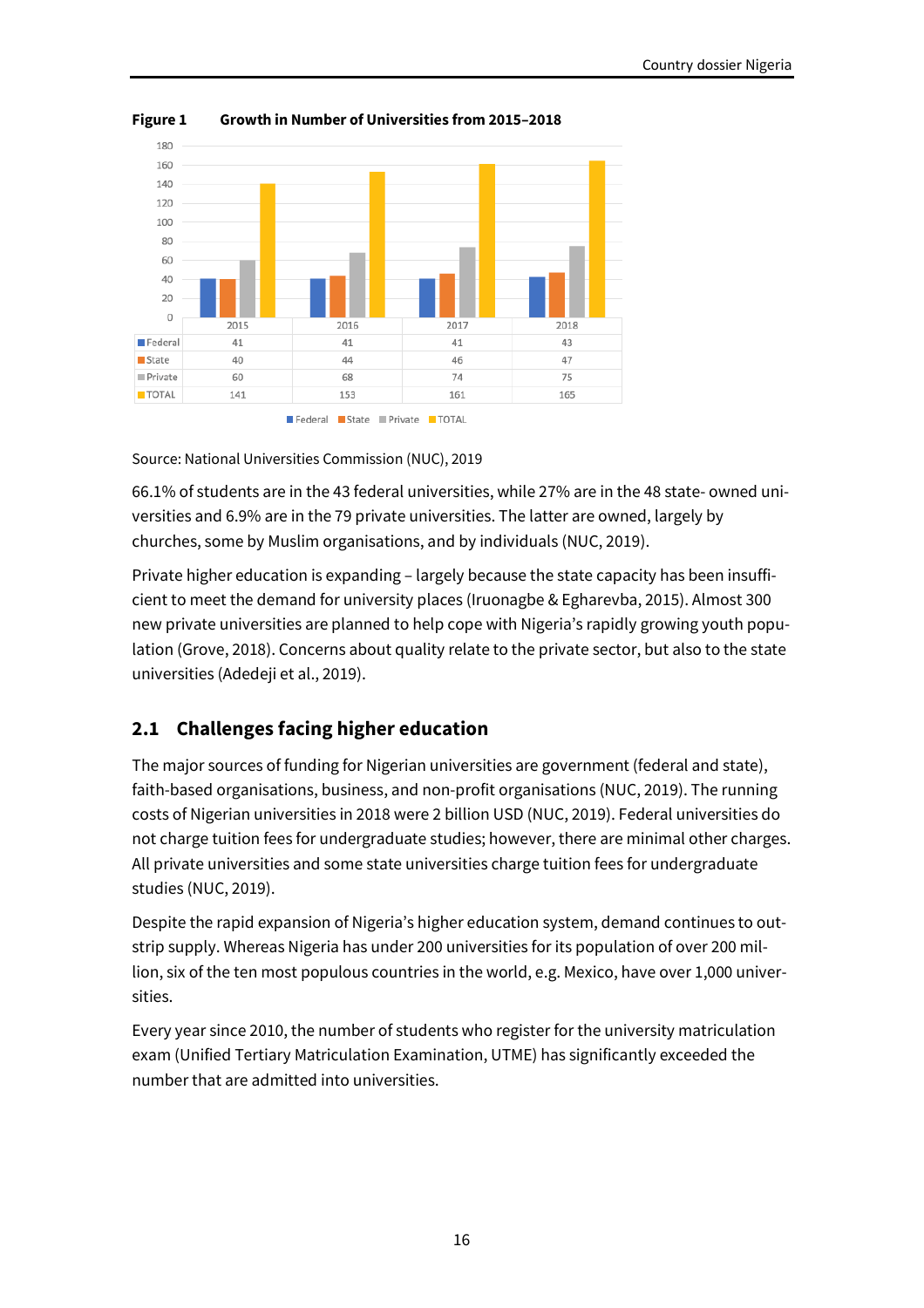

**Figure 2 Disparity in the Number of Applications and Admissions to Universities in Nigeria** 

#### Source: Agbaire, 2018

A policy of widening access to higher education was adopted in the 1980s to promote poverty reduction and inclusion, especially for those from 'educationally less developed states (ELDS)' (Ezebuilo & Nwosu, 2014; Odejide et al., 2006). A quota system was introduced by the central government for admission to federal universities in terms of three policy criteria: Academic Merit (45%), Catchment Area (35%), and Educationally Less Developed States (ELDS) (20%) (Agbaire, 2018; Igbineweka, 2019).

Nigeria is characterised by its diversity. While the Nigerian higher education system has massively expanded since Independence, with affirmative action and quota systems, there are still questions about its inclusiveness and policy implementation (Abdulkareeem & Muraina, 2014; Adeyemi & Akpotu, 2004; Agbaire, 2018; Odejide, 2003). There are three major ethnic groups in Nigeria (Yoruba, Hausa, and Igbo) with approximately 250 other ethnic groups, and a North (largely Muslim)–South (largely Christian) divide. This division is noticeable in access to higher education as illustrated below in Figure 3. The poorest access rate is observed in the North-East (4.71%) and North-West (6.46%), where the dominant majority ethnic group (Hausa/Fulani) are farmers and animal rearers (Igbineweka, 2019).



#### **Figure 3 Regional Gaps in University Access Rates in Nigeria**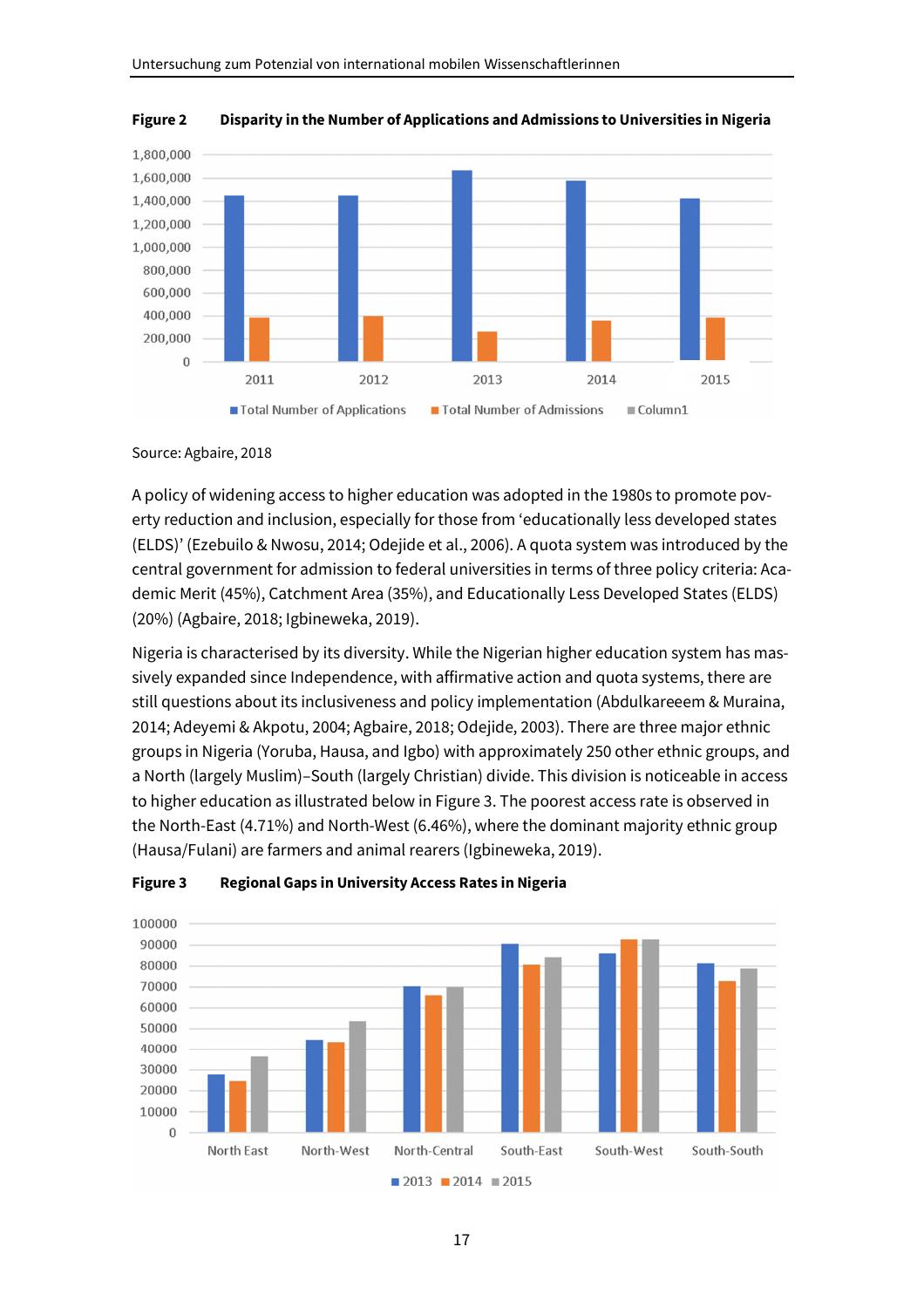#### Source: Agbaire, 2018

Nigeria is a class-bound society. Research has reported that, regardless of region, basic education enrolment as well as entry to higher education is largely dependent on parents' socioeconomic status (Kazeem et al., 2010).

Between 1966 and 1999, the army held power in Nigeria, apart from a short-lived return to democracy between 1979 to 1983. Prolonged military rule affected Nigerian universities and eroded their autonomy. Student protest has been rife in Nigeria – in response to:

- I. quality issues such as the poor university infrastructure, including overcrowded lecture and residential halls, and
- II. state action and political repression.

Clashes have often been violent, resulting in loss of life, and have also been highly disruptive to academic life – often because they have been mismanaged by university leadership (Akintola, 2010).

Cultism is a major problem in Nigerian universities (Morley et al., 2006; Oyibo, 2020). These campus cults are secret societies which are banned in Nigeria, and hundreds of members have been arrested and prosecuted over the years. However, they continue to operate on university campuses, and still attract new members. They often involve gang warfare, violent initiation rites, and gender-based violence. Cults have been accused of being behind serious campus violence, including killings, at universities, and sometimes harassing lecturers for good grades. Cult violence on campuses was at its worse in the 1980s and 1990s, when Nigeria witnessed numerous coups. Some students have quit their studies to escape the grip of the cults, and the violence and virility culture of the cults creates a lack of safety for women students.

Current challenges in Nigeria's higher education system include:

- 1. The demand for higher education exceeds the capacity, e.g. staffing shortages and high student/staff ratios; lack of highly qualified lecturers
- 2. Insufficient investment in infrastructure, e.g. IT, student accommodation
- 3. Mismatch between the university curriculum and the needs of the labour market
- 4. The need to develop research cultures
- 5. Quality assurance in the context of unregulated expansion
- 6. Civil unrest, including strikes, conflicts, disruption of the academic calendar and cultism
- 7. Gender inequality, gender-based violence including sexual harassment
- 8. Most socio-economically disadvantaged communities not accessing higher education despite affirmative action/quota systems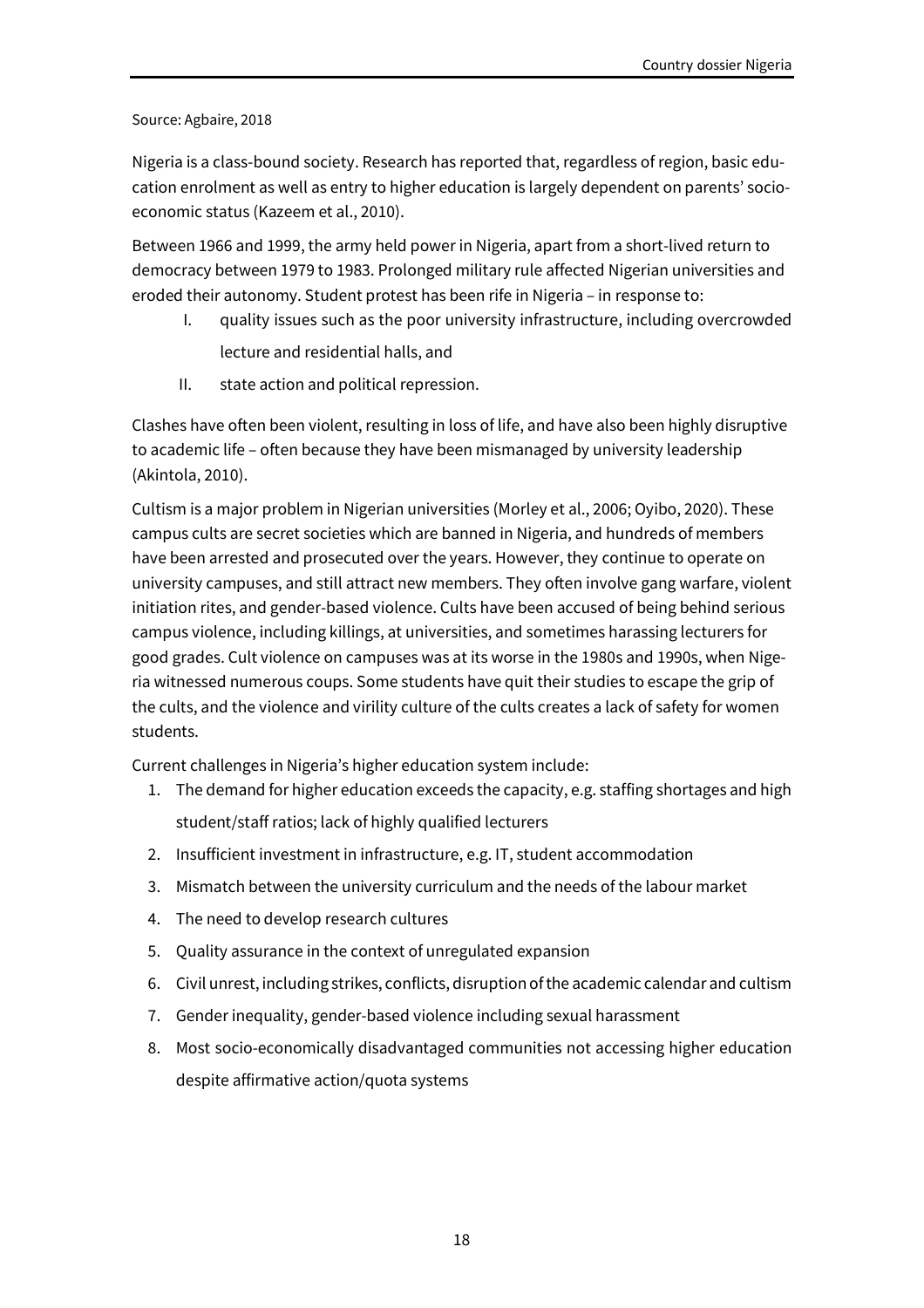## **2.2 Enrolment in under- and PostGraduate studies**

Between 2015 and 2018, the annual growth in enrolment rose 12% from an average of 8% in previous years (NUC, 2019). This increase can be attributed to the opening of the National Open University in Nigeria, the approval of distance learning centres for conventional universities, and the increase in the total number of universities (NUC, 2019).

By 2018, the overall enrolment (undergraduate and postgraduate) for 98% of the universities in the system that provided enrolment data stood at 2,041,291 students enrolled – a very low number for a population of over 200 million.

There has been considerable international investment in gender equality in Nigerian universities. For example, in 2003, the Carnegie Corporation of New York awarded \$4 million in grants to the University of Jos and Obafemi Awolowo University, two of Nigeria's leading institutions of higher education. The funding included a focus on gender mainstreaming, gender sensitisation of staff, and the development of gender and women's studies (Morley, 2006; Morley et al., 2006). However, men continue to enrol in Nigerian universities at a higher rate than women (Oludayo et al., 2019).

A breakdown of enrolment data by gender reveals that in the academic year 2018, female students constituted 44% of the total undergraduate enrolment, i.e. 788,349 of the total of 1,798,958. The highest concentration of female enrolment in undergraduate studies is at private universities as compared to federal and state universities.



**Figure 4 Percentage of Females in Undergraduate Studies across Universities** 

Source: NUC, 2019

Data suggest that the National Open University in Nigeria has the highest rate of women undergraduate students. This could be because distance learning is more accessible for women.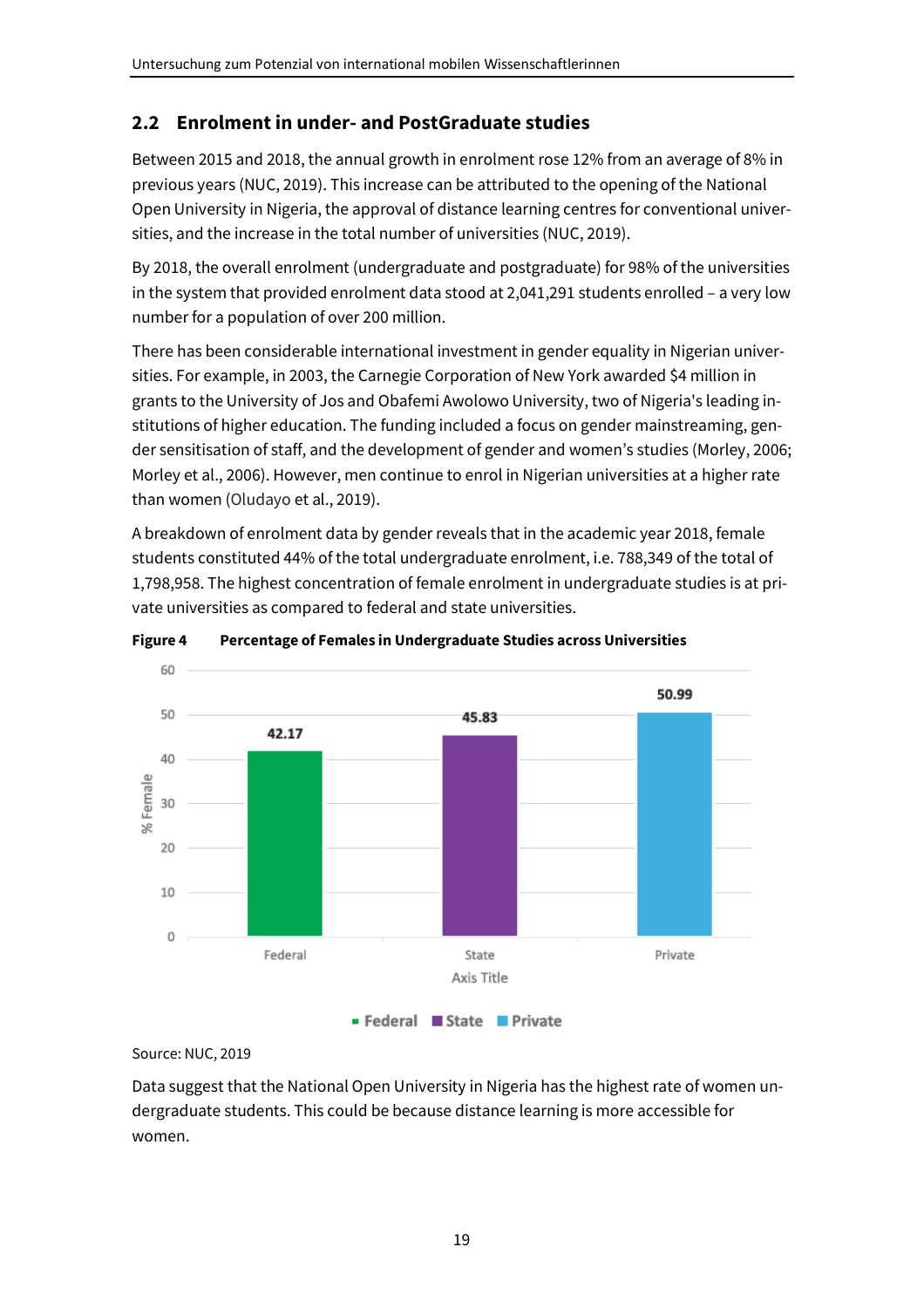The private Madonna University, Okija, hosts the highest number of enrolled female undergraduate students. According to the latest data of 2018, the total number of student population enrolled in postgraduate studies in Nigeria was 242,333, and women constituted 92,014 (38%) of the total (NUC, 2019). Note, however, that these data were collected from 157 universities only, highlighting some of the challenges of data collection in Nigeria. Private higher education can offer opportunities to students who have been unable to access statefunded universities, and are willing to pay for their education.

The total number of enrolled PhD students in 2018 was 25,712 across 157 universities (NUC, 2019). Female students in PhD programs constituted 8,841 (34.38%) of the total (NUC, 2019). For more detailed information about which universities offer PhDs, please see https://www.nuc.edu.ng/approved-universities-to-run-postgraduate-programmes/

Women are beginning to enrol in higher numbers in Nigerian universities but are still underrepresented in the STEM subjects (Aderemi et al., 2013). In 2018, 27% of students enrolled in STEM subjects were females. This signals a 4% increase on figures reported in 2017 (NUC, 2019).

Female students often express interest in STEM careers, as they witness the material benefits for those working in the Nigerian oil and gas industries, for example. However, there is still social prejudice about the suitability of working conditions for women in the field of engineering (Morley et al, 2006). Okeke (2019 n.p.) suggested that 'there is need to address the striking fact that lack of funding and facilities needed for innovative research work is very far out of reach from women and girls. Scholarships for women and sponsorship for female scientists are extremely rare, suggesting that more should be instituted'.

Like other countries in the Global South, Nigeria has in recent years sought to ensure equitable access to education for all, and girls' access to education has received considerable policy attention. Ekine (2013) argued that far less attention has been paid in Nigeria to the quality of children's learning and to girls' participation in the STEM subjects. Adeboyejo (2018) discussed how organisations that are facilitating the entry of women into STEM are often found in civil society rather than in universities.

20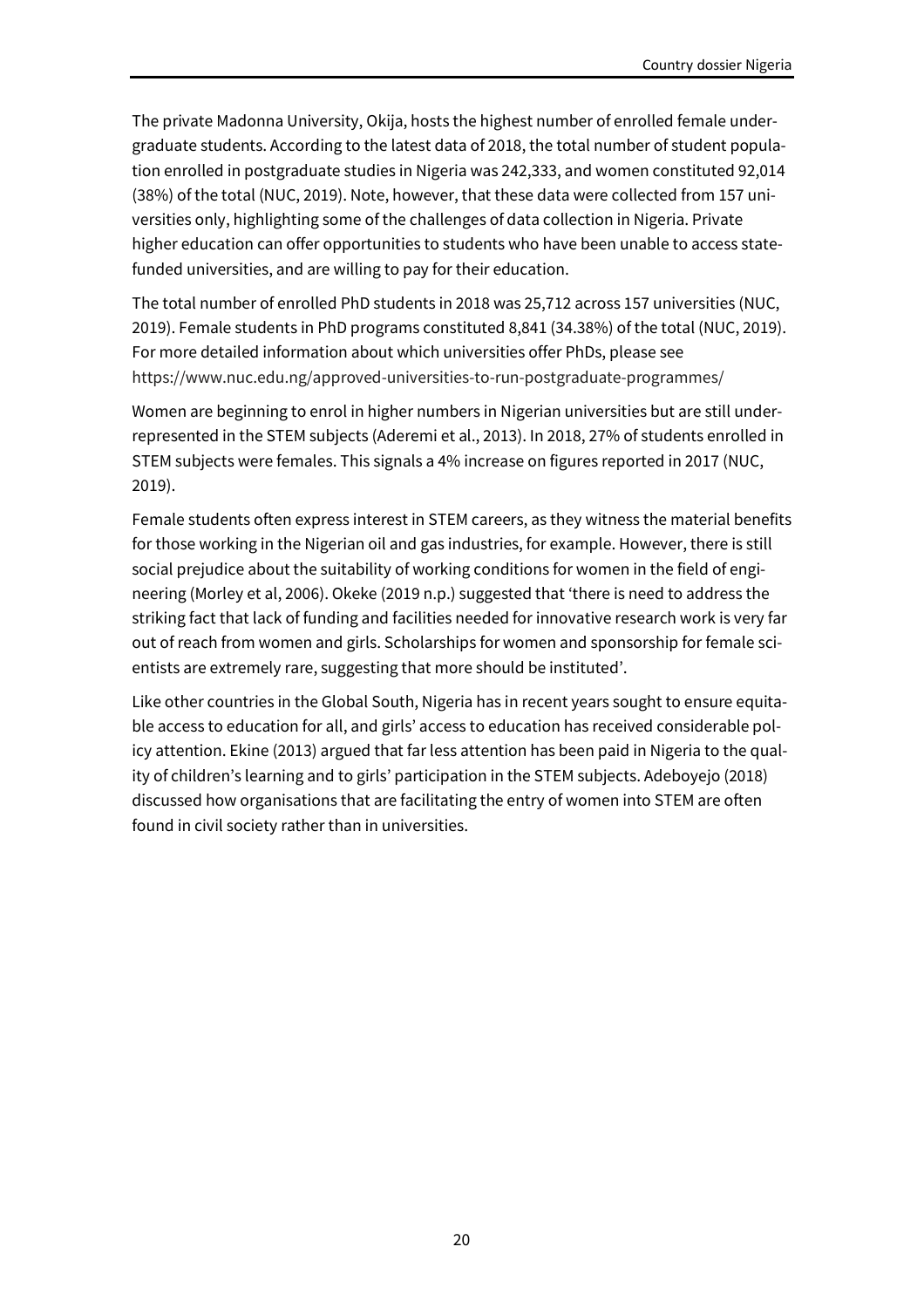| S/N | <b>University</b>                                 | <b>Percentage</b><br><b>Female in</b><br><b>Science</b> |
|-----|---------------------------------------------------|---------------------------------------------------------|
| 1.  | Federal University of Agriculture, Makurdi        | 100                                                     |
| 2.  | Federal University of Technology, Owerri          | 100                                                     |
| 3.  | Federal University Gashua                         | 82                                                      |
| 4.  | University of Nigeria, Nsukka                     | 47                                                      |
| 5.  | Nigerian Army University, Biu                     | 46.26                                                   |
| 6.  | Michael Okpara University of Agriculture, Umudike | 43.78                                                   |
| 7.  | University of Port Harcourt, Port Harcourt        | 42                                                      |
| 8.  | Federal University Birnin Kebbi                   | 36.2                                                    |
| 9.  | Federal University of Agriculture, Abeokuta       | 36.2                                                    |
| 10. | Alex Ekwueme Federal University Ndufu Alike       | 30                                                      |
| 11. | Federal University Gusau                          | 29                                                      |
| 12. | Federal University of Technology, Akure           | 27.9                                                    |
| 13. | University of Jos, Jos                            | 27                                                      |
| 14. | University of Ilorin, Ilorin                      | 26                                                      |
| 15. | Federal University of Technology, Minna           | 25                                                      |
| 16. | Nnamdi Azikiwe University, Awka                   | 24.8                                                    |
| 17. | University of Calabar, Calabar                    | 24                                                      |
| 18. | University of Ibadan, Ibadan                      | 24                                                      |
| 19. | Modibbo Adama University of Technology, Yola      | 23                                                      |
| 20. | <b>Federal University Dutse</b>                   | 22.2                                                    |

#### **Table 2 Top 20 Federal Universities in Percentage of Females in Science-based Disciplines**

Source: NUC, 2019

#### **Table 3 Top 20 State Universities on the Measure of Percentage of Females in Science-based Disciplines**

| 1.  | Ignatius Ajuru University of Education                        | 60.2  |
|-----|---------------------------------------------------------------|-------|
| 2.  | Abia State University, Uturu                                  | 60    |
| 3.  | University of Medical Sciences, Ondo City                     | 59.2  |
| 4.  | Akwa Ibom State University                                    | 56.8  |
| 5.  | <b>Bayelsa Medical University</b>                             | 54    |
| 6.  | Imo State University Owerri                                   | 51.6  |
| 7.  | Niger Delta University                                        | 49.8  |
| 8.  | Kwara State University, Malete                                | 40    |
| 9.  | Nasarawa State University, Keffi                              | 40    |
| 10. | Ekiti State University, Ado-Ekiti                             | 39    |
| 11. | First Technical University, Ibadan                            | 37.3  |
| 12. | Taraba State University                                       | 36.26 |
| 13. | Ondo State University of Science and Technology,<br>Okitipupa | 36.1  |
| 14. | Ibrahim Badamasi Babangida University                         | 36    |
| 15. | <b>Rivers State University</b>                                | 35.2  |
| 16. | Lagos State University, Ojo                                   | 34    |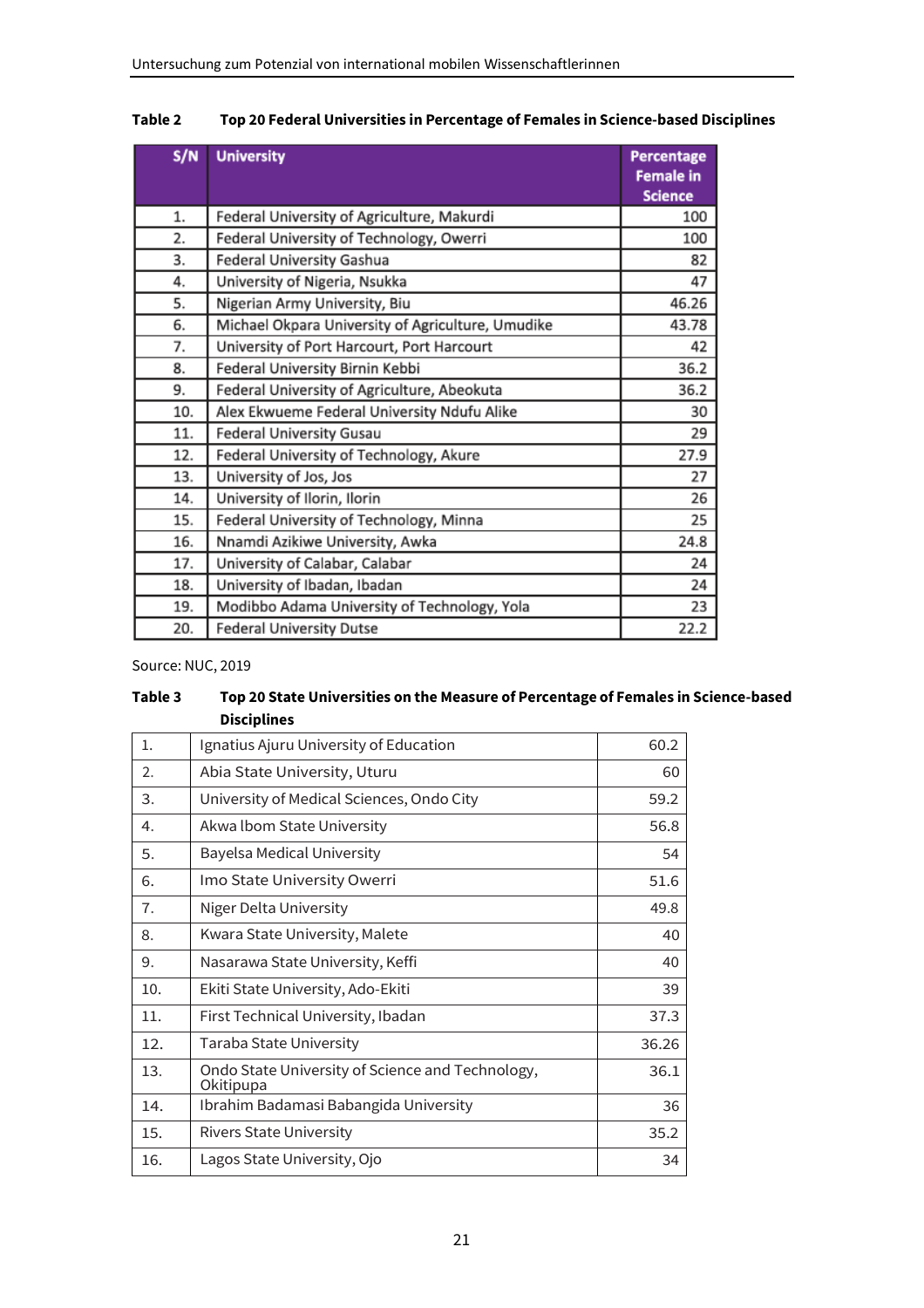| 17. | Edo University lyamho                        | 33 R  |
|-----|----------------------------------------------|-------|
| 18. | University of Africa, Toru-Orua              |       |
| 19. | Chukwuemeka Odumegwu Ojukwu University, Uli. | 26.68 |
| 20. | Delta State University, Abraka               |       |

Source: NUC, 2019

#### **Table 4 Top 20 Private Universities in Percentage of Female in Science-based Disciplines**

| S/N | <b>University</b>                                 | <b>Percentage Female in</b><br><b>Science</b> |
|-----|---------------------------------------------------|-----------------------------------------------|
| 1.  | Achievers University, Owo                         | 72                                            |
| 2.  | Bowen University, Iwo                             | 69.6                                          |
| 3.  | Pamo University of Medical Sciences, Portharcourt | 67.79                                         |
| 4.  | Eastern Palm University Ogboko                    | 66                                            |
| 5.  | Igbinedion University, Okada                      | 65                                            |
| 6.  | Madonna University, Nigeria                       | 62.8                                          |
| 7.  | Oduduwa University, Ipetumodu                     | 61.9                                          |
| 8.  | <b>Clifford University</b>                        | 53.45                                         |
| 9.  | University of Mkar, Mkar                          | 53.1                                          |
| 10. | Hallmark University, Ijebu-Itele                  | 52.6                                          |
| 11. | Evangel University, Akaeze                        | 50                                            |
| 12. | Rhema University, Nigeria                         | 47.97                                         |
| 13. | Afe Babalola University Ado-Ekiti, Ekiti State    | 47                                            |
| 14. | Tansian University, Umunya                        | 46                                            |
| 15. | <b>Baze University</b>                            | 44.5                                          |
| 16. | Coal City University, Enugu                       | 42                                            |
| 17. | Crown-Hill University                             | 40.6                                          |
| 18. | Precious Cornerstone University, Ibadan           | 39.2                                          |
| 19. | Mountain Top University                           | 36.9                                          |
| 20. | Bells University of Technology, Ota               | 34.3                                          |

Source: NUC, 2019

#### **2.3 Research culture**

Nigeria's research culture is severely under-developed, and research and development in Nigeria account for only 0.2% of GDP compared with the global average of 1.77%. Africa contributes approximately 1% of the world's research, and Nigeria contributes an even lower percentage.

Nigerian research has been sustained largely by the efforts of international organisations, e.g. UNICEF, UNESCO, or the World Bank. Only three Nigerian universities are in the top 1000 globally (Covenant University, University of Ibadan, and University of Lagos), and a significant number do not have any specific research centres.

The level of scholarly contributions from Nigerian universities in top research journals remains significantly low, particularly in the sciences. Contributory factors to the poor research culture in universities are thought to include inadequate infrastructure, disruptive strike actions, and a poor educational system (Stears Business, 2019).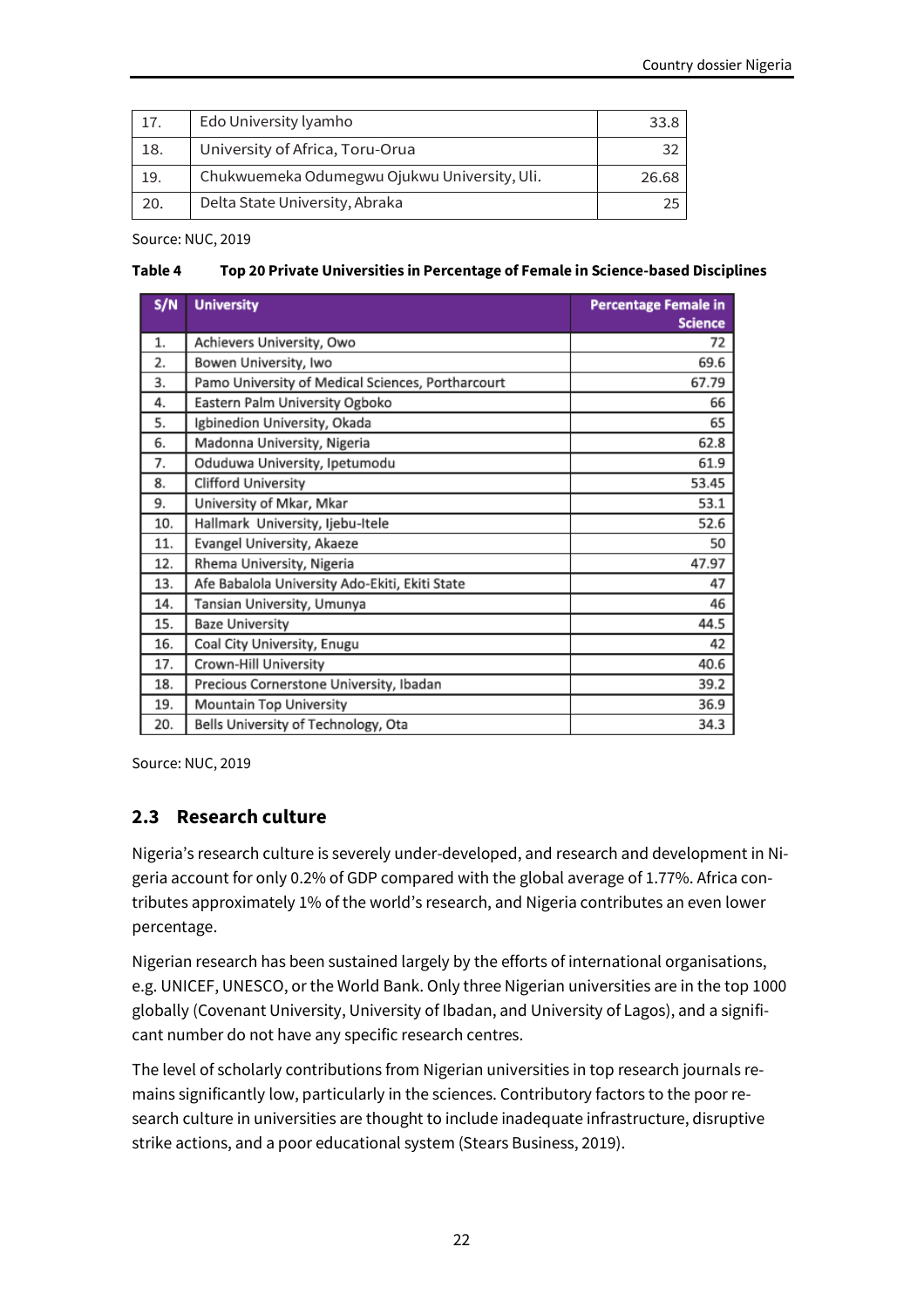The most recent UNESCO Institute for Statistics (UIS) data available as of 2020 suggest that the share of female researchers in 2017 in Nigeria was 23.3%, which is lower than the regional average of 31.1% and the global average 30% (UNESCO, 2020b).

## **3 Women's Academic Careers**

Nigeria is ranked 128 out of 153 in the *2020 Global Gender Gap Report* (World Economic Forum, 2020). There is a noticeable lack of gender-disaggregated data on women in Nigerian universities, and the UIS databases have no recent figures for female attainment, graduation or field of study in higher education, for example.

The 2018 data suggest that the total number of teaching staff across 157 universities in Nigeria reached 67,680, of which women constituted 23.65% (16,009) (NUC, 2019). The total number of full-time professors was 10,237, of which the number of female professors was 1,575 (15.39%) (NUC, 2019).

| <b>Name of University</b>             | <b>Male</b> | <b>Female</b> |
|---------------------------------------|-------------|---------------|
| University of Ilorin                  | 88.4%       | 11.6%         |
| University of Nigeria, Nsukka         | 73%         | 27 %          |
| Federal University Technology, Owerri | 83%         | 17%           |
| Enugu State University of Technology  | 66%         | 34%           |
| Imo State University                  | 87%         | 13%           |
| University of Ibadan                  | 82%         | 18%           |
| University of Calabar                 | 82%         | 18%           |
| University of Port Harcourt           | 88%         | 12%           |
| Obafemi Awolowo University            | 82%         | 18%           |

**Table 5 Sample of Women Holding Academic Posts in Nigerian Universities** 

Source: Eboiyehi et al., 2016

Nigeria has a strong body of feminist scholarship – some of which has turned its analytical gaze onto higher education itself (Mama, 2006; Odejide, 2003, Odejide et al., 2006; Pereira, 2004). The patriarchal nature of Nigerian universities (as elsewhere) is often cited as an explanation for gender inequalities and frictions (Adebayo & Akanle, 2014; Fatoki & Kobiowu, 2015; Morley, 2006; Mukoro, 2014; Odejide, 2003, Odejide et al., 2006; Olaogun et al., 2015; Oti, 2013). The topic of sexual harassment and gender-based violence (GBV) in Nigeria's universities is widely reported (Iliyasu et al, 2011; Ogunbameru, 2006; Okumdi Muoghalu & Iyabode Olaoye, 2016; Omonijo et al., 2013; Pereira, 2004; Saraki, 2016; Yousaf & Schmiede, 2016).

Studies report how the effects on women (staff and students) who are harassed, often by powerful male academics, include poor academic performance, loss of self-confidence, negative health outcomes and well-being. Bakari and Leach (2007: 85) reported how the absence of any national legislation on gender equity or sex discrimination in Nigeria, combined with weak enforcement of existing policies and procedures intended to ensure equal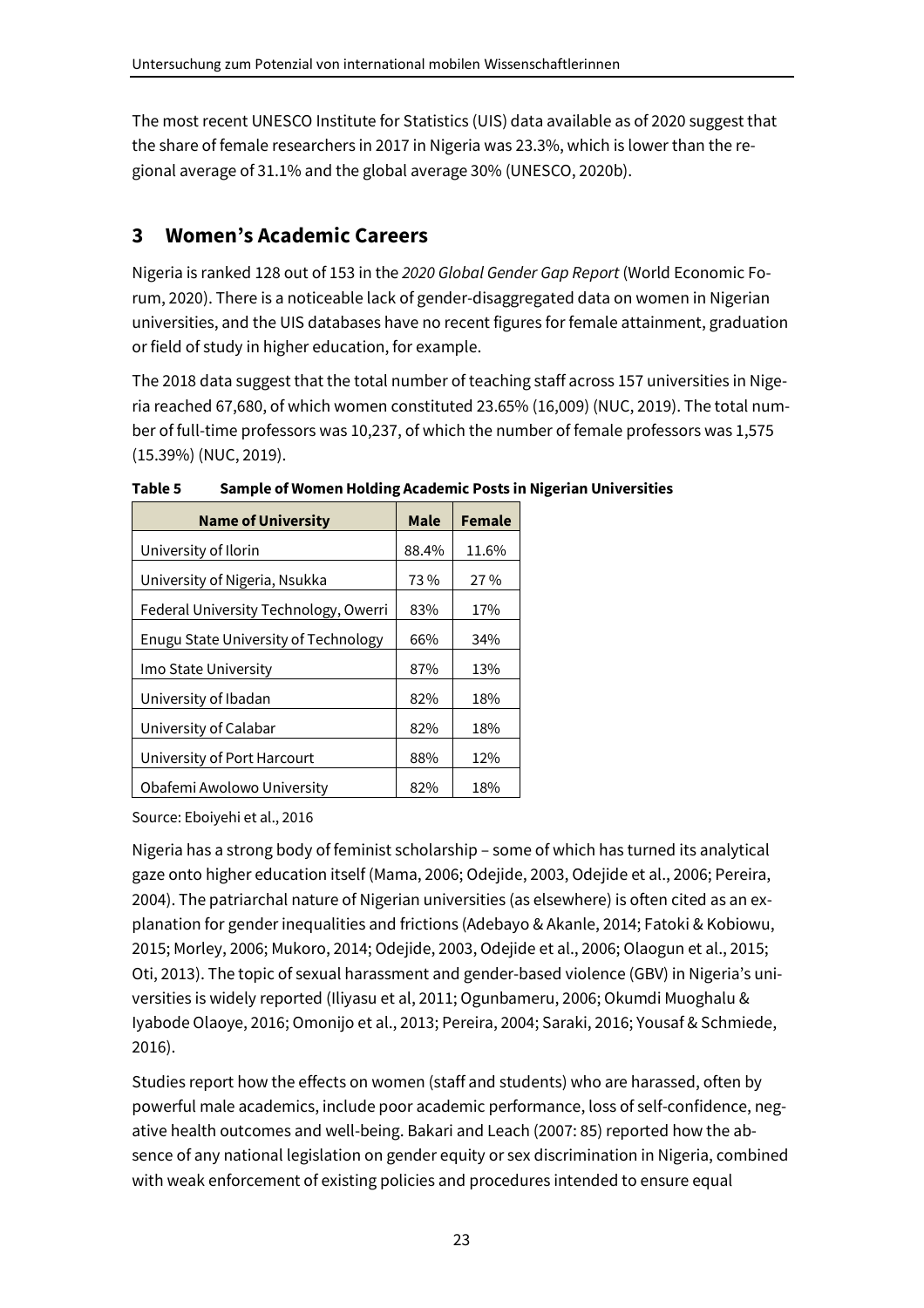opportunity, allowed male members of universities to 'engage with impunity in discriminatory practices against both female staff and students'.

There is a noticeable gender gap witnessed in leadership, with women constituting below 17% of the total number of university leaders (NUC, 2019). This group comprises: Chancellors, Pro-Chancellors, Vice-Chancellors, Deputy Vice-Chancellors, Registrars, Bursars, and Head University Librarians There are some variations in private universities, e.g. Chairs of the Board of Trustees/Regents to which the council reports.

A breakdown by university type showed that, in 2018, federal universities had the highest rate of female principal officers (19.16%); the rate at private universities was 18.11%, and the lowest rate (14%) was across state universities (NUC, 2019). In terms of leadership, there were 11 female vice-chancellors in Nigeria in 2018.

## **4 Internationalisation in Higher Education**

The National Universities Commission (NUC) has begun encouraging and facilitating discussions between Nigerian universities and their international counterparts. Many local, foreign and multilateral institutions have also begun to partner with Nigerian universities and, in some cases, have funded targeted research in areas such as: science, technology, research, engineering, agriculture and mathematics (referred to as STREAM), as well as medicine, energy, water and food security, climate change and sustainable environmental development (British Council, 2018).

Data gathered in a British Council study (2018) report that of 143 accredited universities, 45 (representing 31.9%) had existing trans-national education (TNE) relationships with foreign institutions. However, of the 31.9% existing TNE partnerships, less than 30% of these partnerships were active, and an even smaller number had successfully achieved their partnership's goals. There appear to be low levels of awareness among the faculty and student body of Nigerian institutions about existing TNE partnerships and available opportunities including faculty- and student-exchange programmes.

#### **4.1 Patterns of mobility**

University students in Sub-Saharan Africa have become the most mobile tertiary students in the world, as about 5% of the 8.1 million tertiary students on the continent have crossed a border to study, as compared to the global average of 2.4% (Kigotho, 2020). Nigeria sends the most students overseas of any country on the African continent, and outbound mobility numbers are growing at a rapid pace. The number of Nigerian students abroad increased by 164% in the decade between 2005 and 2015 alone – from 26,997 to 71,351. By 2020, the total number of Nigerian students abroad was 76,338 (UNESCO, 2020a).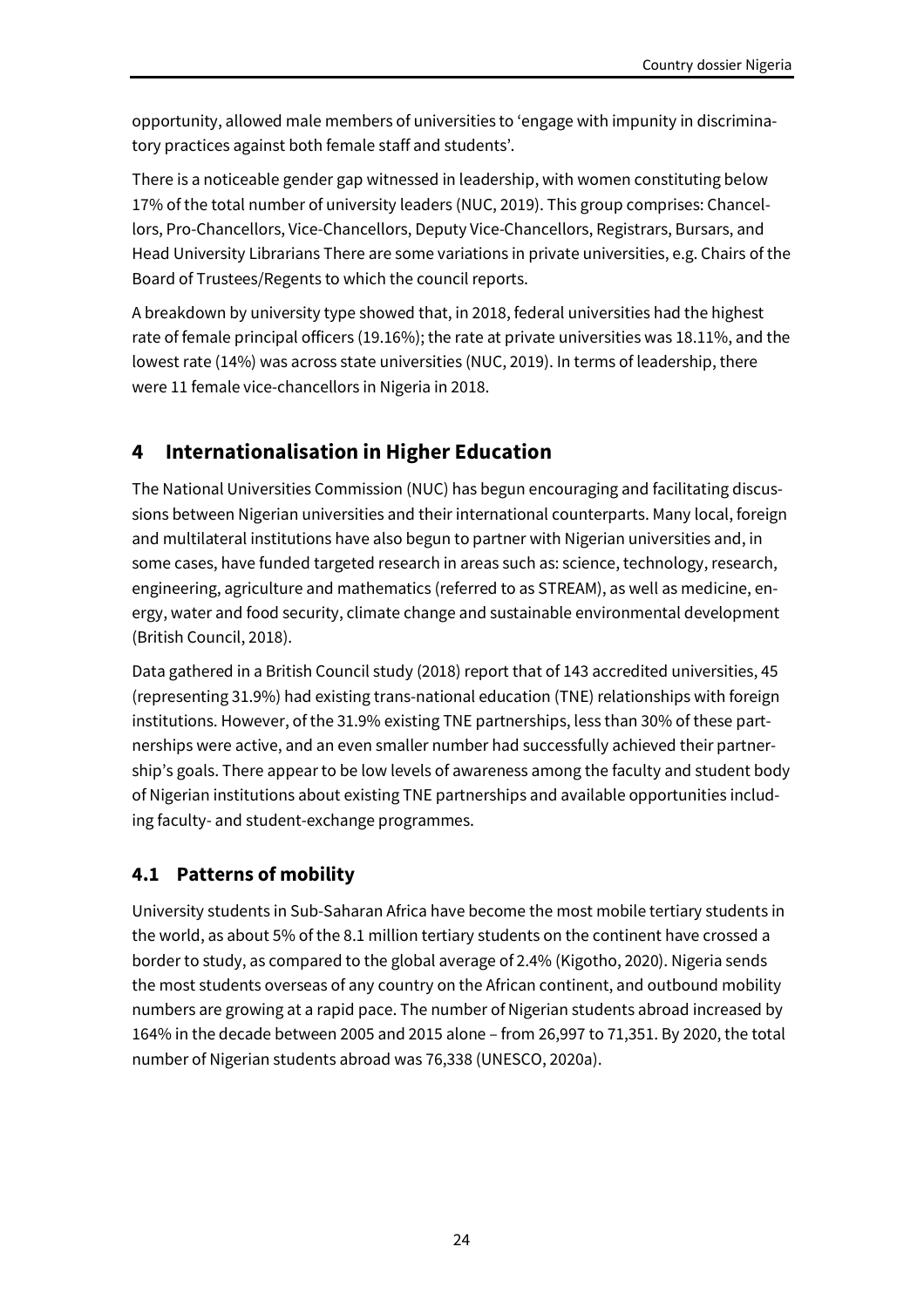

**Figure 5 Number of Outbound Nigerian Students between 1996 and 2015** 

Source 1: World Education Services, 2017

Nigerian students in recent years have been increasingly studying in countries on the African continent itself, e.g. in Ghana. As many as 40% of Nigerian overseas students traditionally relied on scholarships, many of which were backed by oil and gas revenues. These scholarships have been scaled back in the context of the fiscal crisis (ICEF, 2016).

| Table 6 | Outbound Internationally Mobile Tertiary Students Studying Abroad, all Countries, |
|---------|-----------------------------------------------------------------------------------|
|         | <b>Both Sexes (number)</b>                                                        |

|                                                                                                                  | 2014   | 2015   | 2016   | 2017   | 2018   |
|------------------------------------------------------------------------------------------------------------------|--------|--------|--------|--------|--------|
| Outbound internationally mo-<br>bile tertiary students studying<br>abroad, all countries, both sexes<br>(number) | 79,467 | 92,548 | 96,702 | 85,925 | 76,338 |

Source: UNESCO, 2020a

**Table 7 Top 5 Study Destinations for Outward Mobility** 

| tion | Destina- | <b>United Sta-</b><br>tes | <b>United King-</b><br>dom | Canada | <b>Malaysia</b> | Ghana |
|------|----------|---------------------------|----------------------------|--------|-----------------|-------|
|      | Total    | 12.761                    | 10.524                     | 7,082  | 4.661           | 3,959 |

Source: UNESCO, 2020a

Nigeria's colonial ties and shared language with the United Kingdom means that it is the second most popular destination after the USA, and approximately 10,524 Nigerian students studied in the UK in 2015. Malaysia is rapidly becoming a popular destination for Muslim students from Northern Nigeria, and there were 4,661 Nigerian students studying there in 2020; 1,593 Nigerian students studied in Germany in the same period (UNESCO, 2020a).

#### **4.2 Current Debates on Gender and International Mobility**

Questions have been posed about how gender relates to opportunities and experiences of internationalisation (Morley et al., 2019, 2020). Mobility is seen as vital in an academic's career because it provides scholars with opportunities for interaction with other scholars internationally and for further professional development.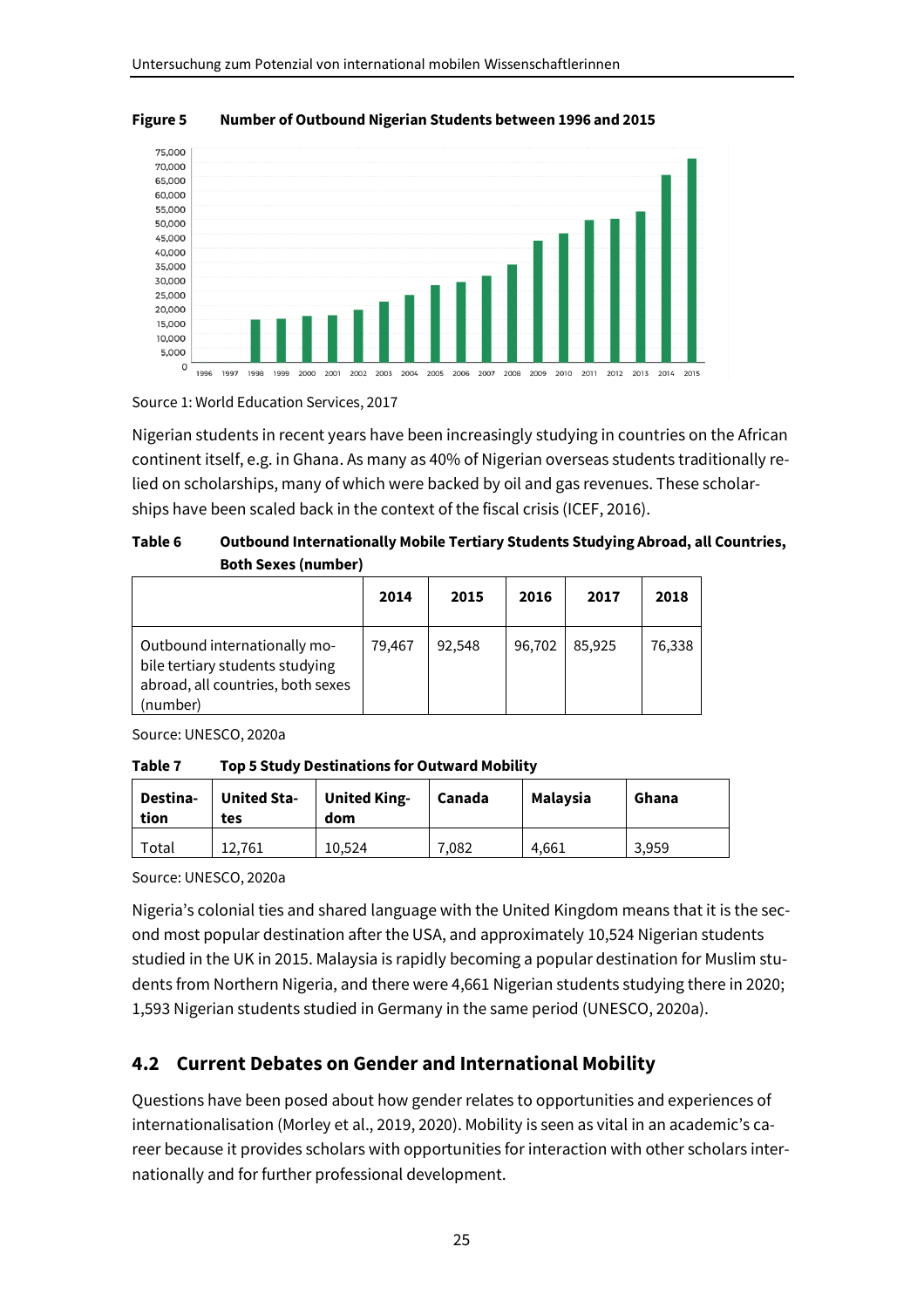Opportunities can be highly gendered – especially in Africa (Prozesky & Beaudry, 2019). Internationalisation makes visible the patriarchal premium (Bhandari, 2017; Jöns, 2011; Matus and Talburt, 2009; Myers and Griffin, 2018; Rosner, 2015).

Leemann (2010) suggested that mobility is not viewed as a social experience whose value is neutral, but as something that has value precisely because it can be drawn into fields of asymmetrical gendered relations. She argued that women academics are less geographically mobile than their male counterparts, and that greater geographic immobility can put women at a disadvantage with regard to tenure.

## **5 Study limitations**

Data on government spending on tertiary education and research and development remain absent. Despite the availability of data on sources of funding and running costs, they do not specifically indicate the exact annual amount.

Data on the total number of personnel in research and development remain absent, although the share of females in research positions was reported by UIS and is included in the report. However, the most recent data are for 2017.

Many of the claims and statistics – even in formal documentation – are inaccurate and inconsistent, e.g. destination countries for Nigerian students.

There are major data gaps in relation to higher education in general, and specifically in relation to gender. For example, UIS does not have recent figures for Nigeria, and the higher education data that do exist – e.g. on student mobility – are rarely gender-disaggregated.

## **6 Conclusion and summary of findings**

Women are under-represented as academic leaders, teachers, students, and researchers in Nigerian universities. There is a strong academic feminist movement in Nigeria, and some scholars have turned their analytical gaze onto the academy itself. However, many studies of gender and higher education in Nigeria are often small-scale, lone inquiries, with limited data and policy impact.

Sexual harassment is widely reported in Nigerian universities. This has a major impact on the safety and well-being of (mainly) women students and staff.

There are initiatives to encourage girls and women to enter the STEM fields, and these are often provided by NGOs and philanthropy.

Gender needs to be intersected with other structures of inequality, including ethnicity and socio-economic status, as there is considerable diversity and poverty in Nigeria's population, and this severely impacts on higher education participation.

While there have been affirmative action and quota systems for students, the implementation in federal universities is poor. Some of the most socio-economically deprived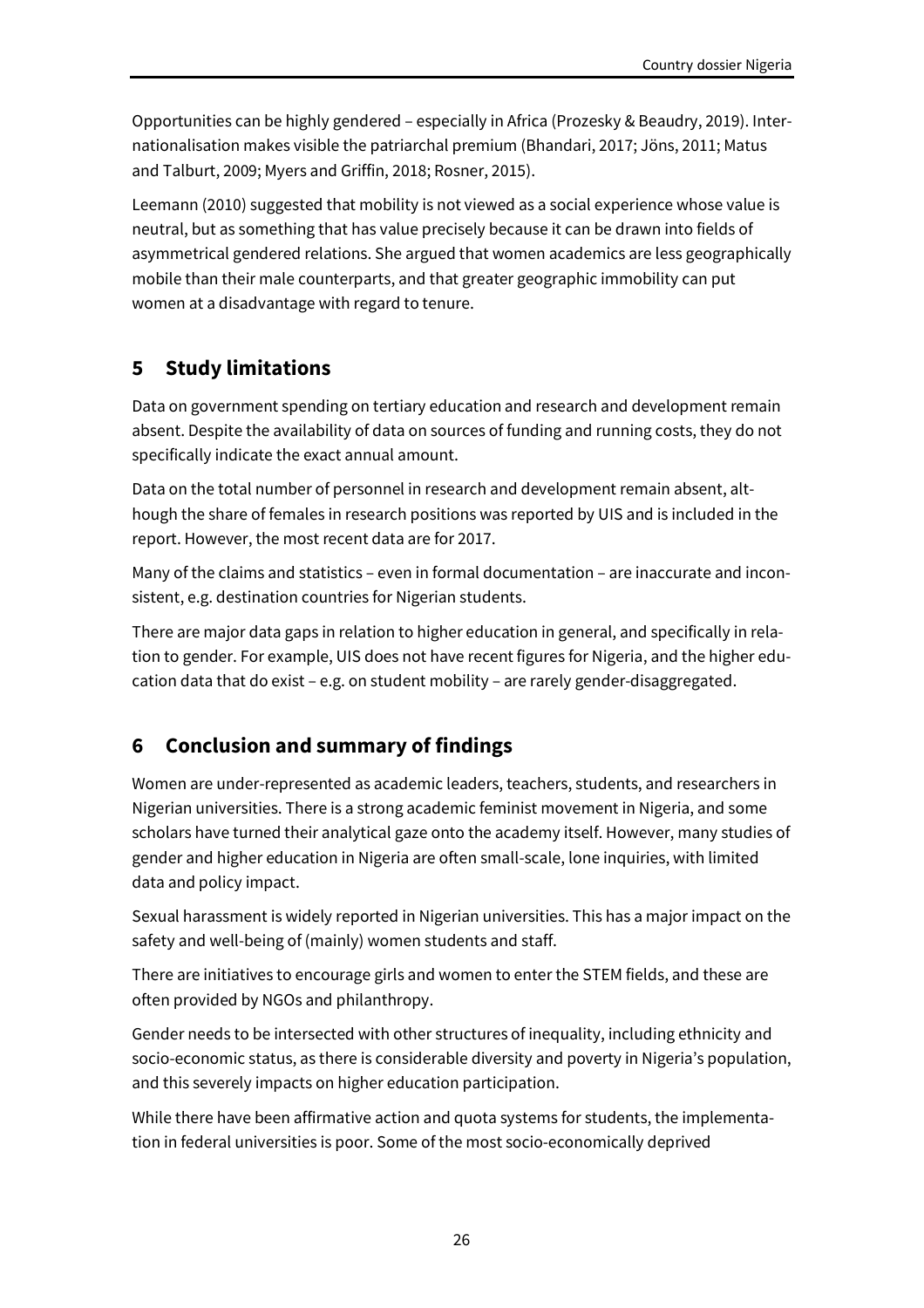communities remain outside the higher education system. Less attention has been paid to affirmative action for female staff.

Nigeria's colonial heritage means that students tend to prefer mobility to Anglophone countries, such as the USA, the UK, and Canada. Muslim students are increasingly attracted to studying in Malaysia. Countries on the African continent, such as Ghana and South Africa, are gaining popularity. Germany is currently the  $12<sup>th</sup>$  most popular destination. This is largely related to the lack of prominence of the German language in Nigeria's education system.

Nigeria has embarked on a programme of internationalisation of its higher education system, with a range of trans-national education (TNE) agreements, for example. However, these are not always active, or well-publicised among students and staff. There is an absence of gender-disaggregated data on internationalisation.

Nigeria's higher education system has expanded but is still inadequate for the growing demands of a huge population. The system is under-resourced, raising questions about quality and standards.

Nigeria's research culture is under-developed, with a low publication rate, a low number of university research centres, and poor opportunities for women's career advancement as researchers.

## **7 Recommendations to the Humboldt Foundation**

#### **7.1 Affirmative Action**

As poverty and maldistribution of higher educational opportunities – especially across different geographical regions – continue to be major challenges in Nigeria, Humboldt programmes could be developed to encourage participation of Nigerian women scientists from socio-economically disadvantaged regions.

## **7.2 Women in STEM**

The Humboldt Foundation could be encouraged to make links/sponsor programmes for academic women to research initiatives with girls and women to promote their entry into STEM.

## **7.3 Publicity**

Information about opportunities provided by the Humboldt Foundation need to be widely publicised among students and staff in Nigerian universities, and possibly linked to addressing some of the major social problems in Nigeria, e.g. poverty.

## **7.4 Language**

As English is the main foreign language spoken in Nigeria, language support will be important for participation in the Humboldt Programme.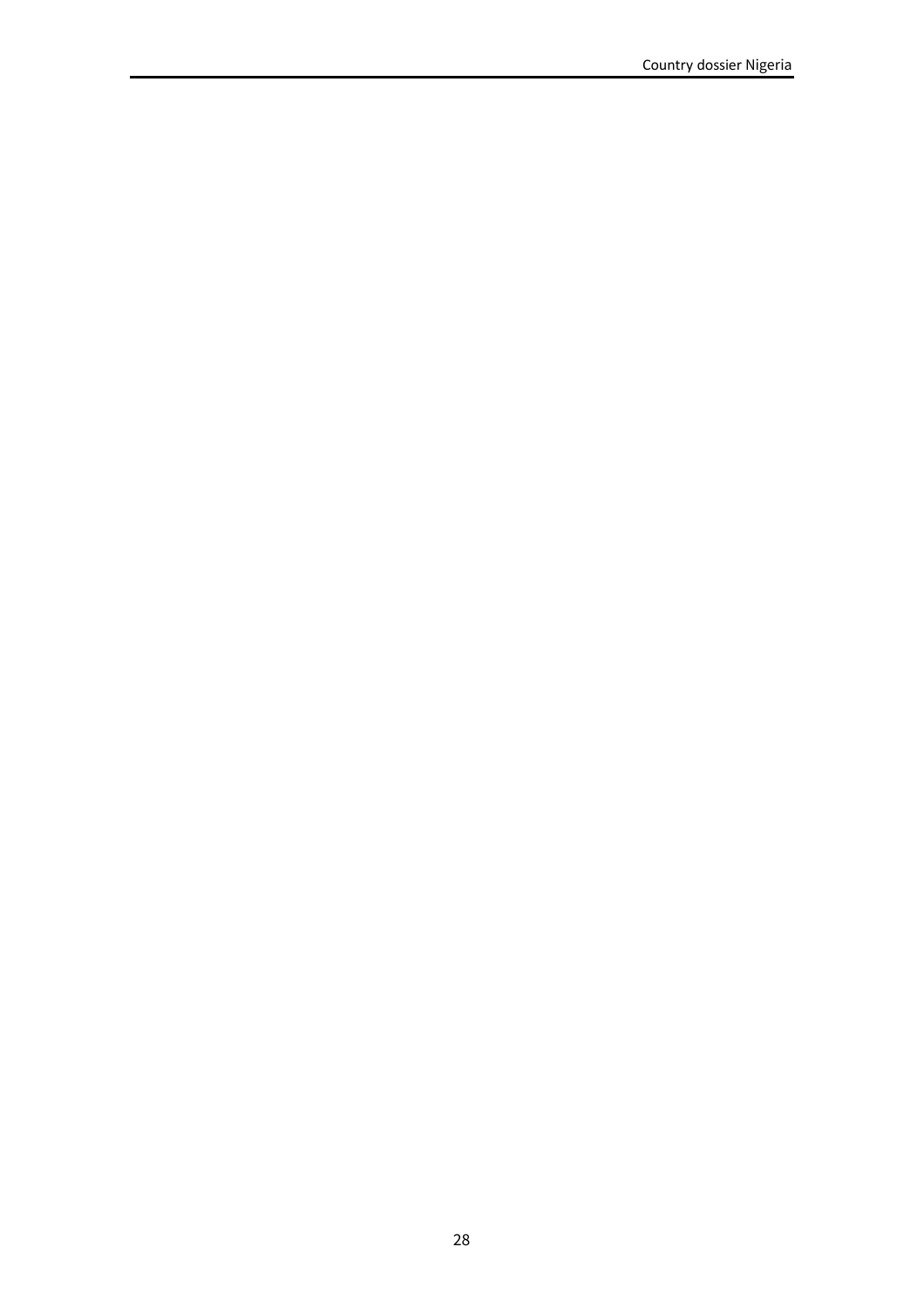#### **References**

- Abdulkareeem, A. Y. & Muraina, M.B. (2014) 'Issues and challenges of access and management of admissions in universities in Nigeria', *International Journal of Education and Research*, Vol. 2, No. 6, pp. 449-460.
- Adebayo, A., & Akanle, O. (2014) Gender and the Academy in Nigeria. *African Journal for the Psychological Study of Social Issues*. Vol.17 No.1 Pp. 147-154.
- Adeboyejo, A. (2018) How Nigeria Is Embracing STEM Women. https://theculturetrip.com/africa/nigeria/articles/how-nigeria-is-embracing-stem-women/. Accessed 9 December 2020.
- Adedeji, S. O., Okotoni, C. A., Alhassan, O.K. (2019) Access and Quality of Private University Education in Southwestern Nigeria. *US-China Education Review* Vol. 9, No. 1, 21-33. DOI: 10.17265/2161-6248/2019.01.003
- Aderemi, H. O.; Hassan, O. M.; Siyanbola, W. O.; Taiwo, K. (2013) Trends in Enrollment, Graduation and Staffing of Science and Technology Education in Nigeria Tertiary Institutions: A Gender Participation Perspective *Educational Research and Reviews*, v8 n21 pp. 2011-2020.
- Adeyemi, K., & Akpotu, N. (2004) Gender analysis of student enrolment in Nigerian universities. *Higher Education* 48: 361–378.
- Agbaire, J. (2018) University access and 'comparative disadvantage' in Nigeria: a reflection on the criticality of equity for sustainable development. *International Journal of Higher Education and Sustainability*, 2 (1). pp. 64-79. ISSN 2056-4023
- Akintola, B. (2010). "The Perils of Protest: State Repression and Student Mobilization in Nigeria", in W. Adebanwi and E. Obadare (Eds.) Encountering the Nigerian State. New York: Palgrave Macmillan. Pp. 99-121.
- AllAfrica (2019) Nigeria: '91 million Nigerians now living in extreme poverty'. https://allafrica.com/stories/201902150126.html. Accessed 3 December 2020.
- Bakari, S. and Leach, F. (2007) Hijacking equal opportunity policies in a Nigerian College of Education: The micropolitics of gender. *Women's Studies International Forum*, 30 (2). pp. 85-96. ISSN 0277-5395.
- Bhandari, R. (2017). Women on the Move: The Gender Dimensions of Academic Mobility. New York, NY: Institute of International Education.
- British Council (2018) The Transnational Education Landscape in Nigeria's Higher Education System. https://www.britishcouncil.org/sites/default/files/british\_council\_full\_report\_14\_8\_18.pdf. Accessed 2 December 2020.
- Eboiyehi, C. O., Fayomi, I. and Eboiyehi, F. A. (2016) 'From exclusion to discrimination: Gender inequality in the senior management of Nigerian universities' *Issues in Educational Research* 26: 182-205.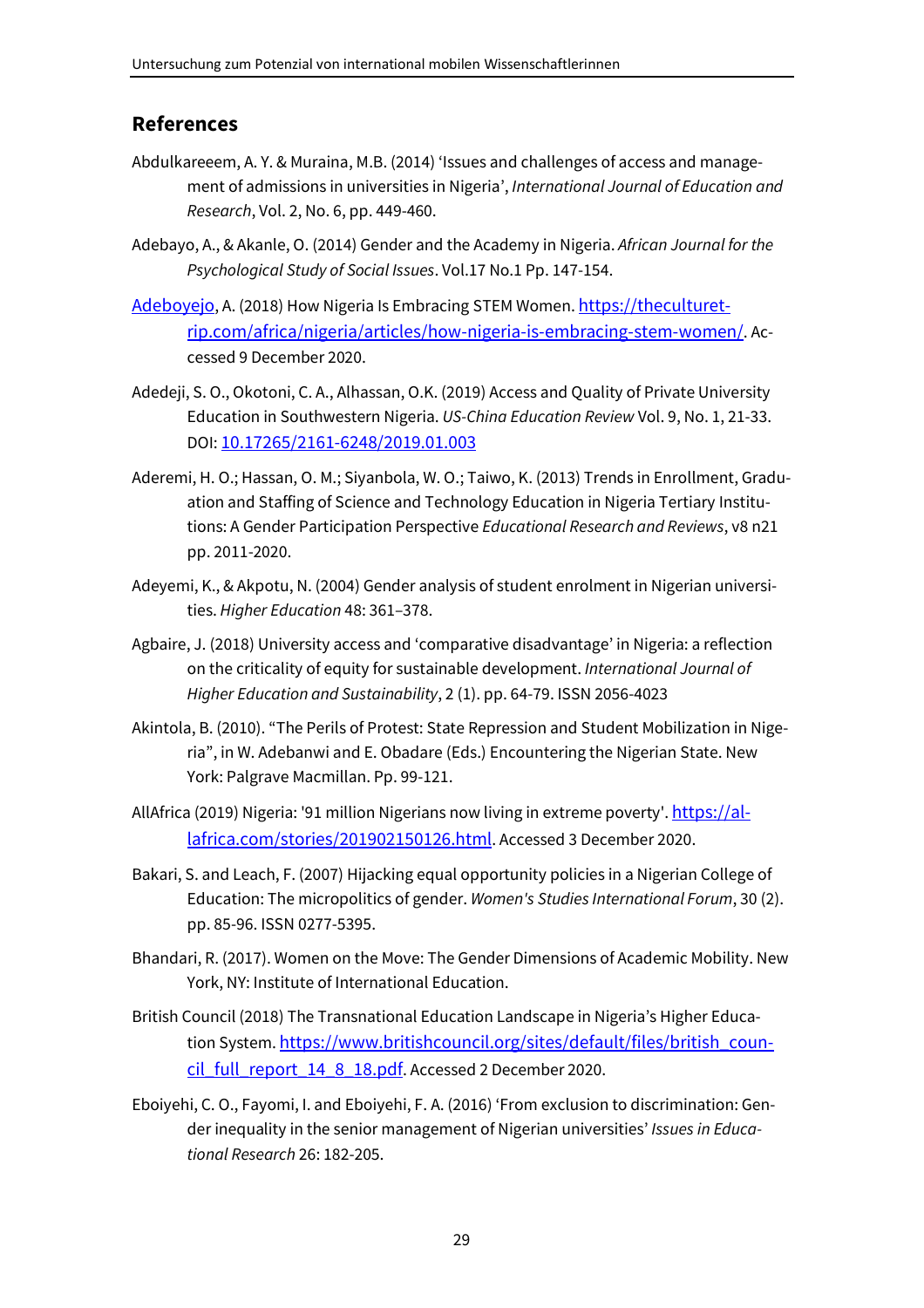- Ekine, A. (2013). Enhancing girls' participation in science in Nigeria. *Improving Learning Opportunities and Outcomes for Girls in Africa*, 41(3), 12-26.
- Ezebuilo U. R., & Nwosu E. O. (2014) Does higher education reduce poverty among youths in Nigeria? *Asian Economic and Financial Review*, 4(1):1-19.
- Fatoki, F. T & Kobiowu, S. V. (2015) Family and Work Responsibilities and Coping Strategies of Women Academics. *European Scientific Journal* vol.11, No.34: 309-324.
- Grove, J. (2018) Hundreds of new universities planned in Nigeria as demand soars. https://www.timeshighereducation.com/news/hundreds-new-universitiesplanned-nigeria-demand-soars. Accessed 10 December 2020.
- ICEF (2016) Falling oil prices put Nigerian scholarship funding in doubt. https://monitor.icef.com/2016/02/falling-oil-prices-put-nigerian-scholarship-funding-indoubt/ Accessed 4 December 2020.
- Igbineweka, V., (2019). "Level of Quota System Policy Implementation and Access to Federal Universities in Nigeria," Proceedings of Teaching and Education Conferences 8410612, International Institute of Social and Economic Sciences.
- Iliyasu, Z., Abubakar, I.S. Aliyu, M.H., Galadanci, H.S. & Salihu, H.M. (2011) Prevalence and Correlates of Gender-based Violence among Female University Students in Northern Nigeria. *African Journal of Reproductive Health* 15(3):111 -119.
- Iruonagbe, C., & Egharevba, M.E. (2015) Higher Education in Nigeria and the Emergence of Private Universities. *International Journal of Education and Research* Vol. 3 No. 2 pp. 49-64.
- Jöns, H. (2011). Transnational Academic Mobility and Gender, *Globalisation, Societies and Education,* 9(2): 183-209.
- Kazeem, A., Jensen, L. & Stokes, S. (2010) 'School attendance in Nigeria: understanding the impact and intersection of gender, urban-rural residence and socio-economic status', *Comparative Education Review*, Vol. 54, No. 2, pp. 295-319.
- Kigotho, W. (2020) Sub-Saharan Africa leads the world on student mobility. *University World News* 3 December 2020 Issue No: 294. https://www.universityworldnews.com/topic-page.php?topic=AfrNews. Accessed 4 December 2020
- Leemann, R. (2010) Gender inequalities in transnational academic mobility and the ideal type of academic entrepreneur, Discourse: *Studies in the Cultural Politics of Education*, 31:5, 605-625, DOI: 10.1080/01596306.2010.516942
- Mama, A. (2006) Feminist Studies in African Contexts: The Challenge of Transformative Teaching in African Universities. In J. Sudbury and M. Okazawa-Rey (eds) Activist Scholarship: Anti-Racism, Feminism, and Social Change, Boulder Colorado, Paradigm Publishers.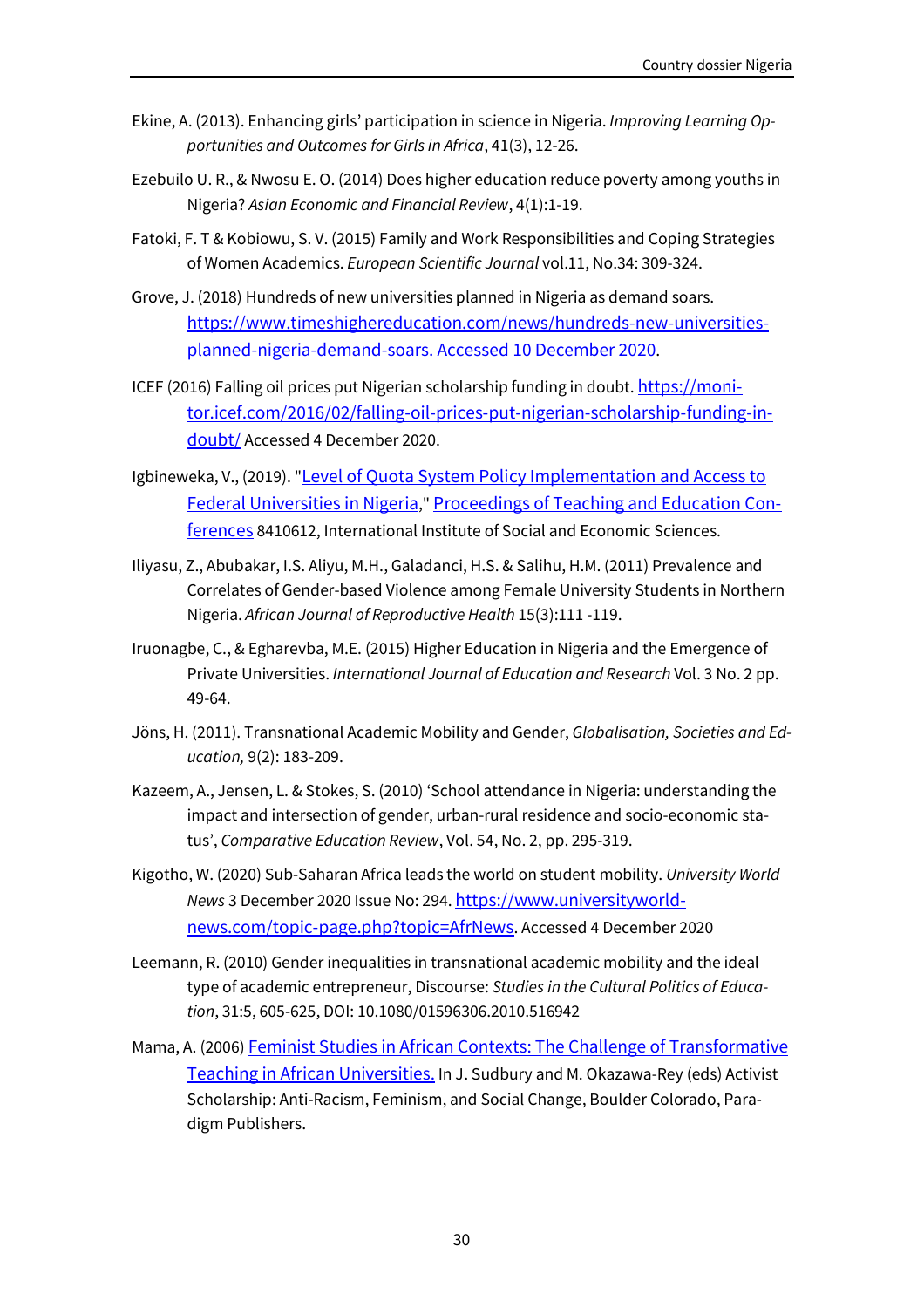- Matus, C., & Talburt, S. (2009). Spatial Imaginaries: universities. Internationalization, and feminist geographies Discourse: *Studies in the Cultural Politics of Education*, 30(4), 515–527.
- Morley, L. (2006) Hidden transcripts: The micropolitics of gender in Commonwealth universities. *Women's Studies International Forum*, 29 (6): 543-551.
- Morley, L., Gunawardena, C., Kwesiga, J., Lihamba, A., Odejide, A., Shackleton, L. & Sorhaindo, A. (2006). Gender Equity in Selected Commonwealth Universities. Research Report to the Department for International Development. London: DFID. https://assets.publishing.service.gov.uk/media/57a08c1ce5274a31e0000fda/Educationalpaper\_65.pdf. Accessed 3 December 2020.
- Morley, L., Leyton, D. & Hada, Y. (2019) The Affective Economy of Internationalisation: Migrant Academics in and out of Japanese Higher Education, *Policy Reviews in Higher Education*, 3:1, 51-74.
- Morley, L., Roberts, P., and Ota, H., (2020) The Affective Assemblage of Internationalisation in Japanese Higher Education. *Higher Education*. DOI: 10.1007/s10734-020-00593-4
- Mukoro, A. S. (2014) "Gender Participation in University Education in Nigeria: Closing the Gap", *International Letters of Social and Humanistic Sciences*, Vol. 34, pp. 53-62.
- Myers, R. M., & Griffin, A. L. (2018). The geography of gender inequality in international higher education. *Journal of Studies in International Education*, 23(4), 429–450.
- National Universities Commission (NUC). (2019), Nigerian University System Statistical Digest, 2018 https://www.nuc.edu.ng/ accessed between November 2020 and January 2021.
- Odejide, A. (2003) Navigating the Seas: Women in Higher Education in Nigeria. *McGill Journal of Education* Vol. 38 N° 3 pp. 453-468.
- Odejide, A., Akanji, B. Odekunle, K. (2006) Does expansion mean inclusion in Nigerian higher education? *Women's Studies International Forum* 29 (6) 552–561.
- Ogunbameru, K.A. (2006) Sexual harassment in Nigerian tertiary institutions. Ibadan: Spectrum Books Ltd.
- Okeke, F. N. (2019) Challenges in Nigeria, to attract more girls and women to STEM career. https://unctad.org/news/challenges-nigeria-attract-more-girls-and-womenstem-career. Accessed 9 December 2020.
- Okumdi Muoghalu, C., & Iyabode Olaoye, R.(2016) Perception of Sexual Harassment among Students of Obafemi Awolowo University, Ile Ife, Nigeria. DOI: 10.36108/NJSA/6102/14(0290)
- Oludayo OA, Popoola SI, Akanbi CO, Atayero AA. (2019) Gender disparity in admissions into tertiary institutions: Empirical evidence from Nigerian data (2010-2015). Data Brief.18;22:920-933. doi: 10.1016/j.dib.2019.01.031. PMID: 30766907; PMCID: PMC6362862.